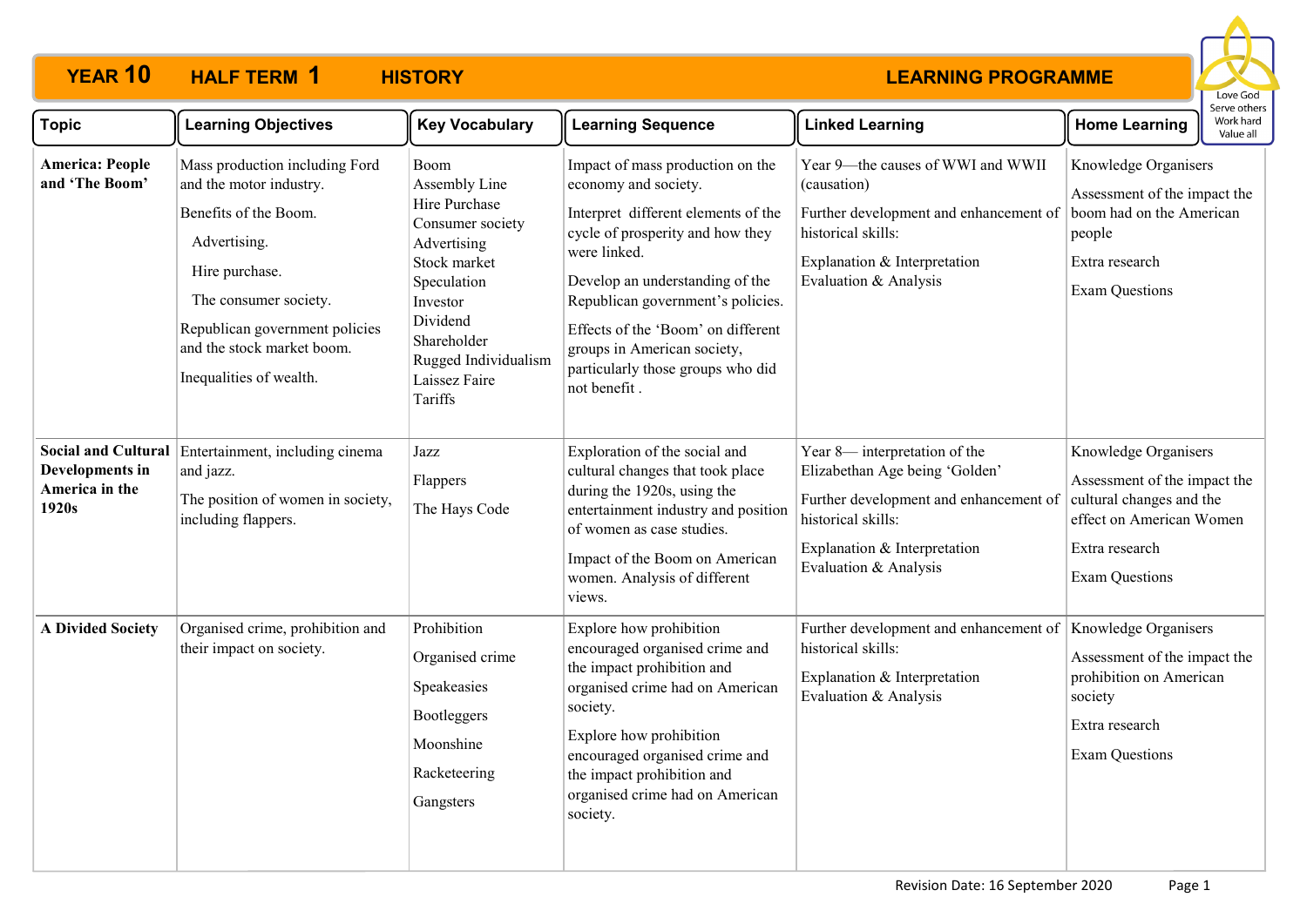

| <b>Topic</b>                                                                                                                                 | <b>Learning Objectives</b>                                                                                                                                                 | <b>Key Vocabulary</b>                                                                                                                 | <b>Learning Sequence</b>                                                                                                                                                                                                                                                                                                                         | <b>Linked Learning</b>                                                                                                                                                                                                            | Serve others<br>Work hard<br><b>Home Learning</b><br>Value all                                                                                                                                                                                                             |
|----------------------------------------------------------------------------------------------------------------------------------------------|----------------------------------------------------------------------------------------------------------------------------------------------------------------------------|---------------------------------------------------------------------------------------------------------------------------------------|--------------------------------------------------------------------------------------------------------------------------------------------------------------------------------------------------------------------------------------------------------------------------------------------------------------------------------------------------|-----------------------------------------------------------------------------------------------------------------------------------------------------------------------------------------------------------------------------------|----------------------------------------------------------------------------------------------------------------------------------------------------------------------------------------------------------------------------------------------------------------------------|
| <b>A Divided Society</b>                                                                                                                     | The causes of racial tension:<br>Experience of immigrants.<br>Impact of immigration.<br>Significance of Sacco and Vanzetti<br>case.<br>The Ku Klux Klan.<br>The Red Scare. | Immigration<br>Ku Klux Klan<br>Segregation<br>Jim Crow Laws<br>Communism<br><b>Trade Unions</b><br>Anarchists                         | Develop an understanding of how<br>different groups in American<br>society were treated.<br>Explore the causes of racial tension<br>and reasons for prejudice against<br>immigrants and how these<br>prejudices were expressed.                                                                                                                  | Year 8-Lessons from the Slave Trade<br>and how Burnley was shaped by the<br><b>Industrial Revolution</b><br>Further development and enhancement of<br>historical skills:<br>Explanation & Interpretation<br>Evaluation & Analysis | Knowledge Organisers<br>Assessment of the different<br>causes of racial tension and<br>how this led to a 'divided<br>society'.<br>Extra research<br><b>Exam Questions</b>                                                                                                  |
| <b>Bust-Americans'</b><br>experiences of the<br>Depression and the<br><b>New Deal</b><br><b>American society</b><br>during the<br>Depression | The experiences of:<br>Unemployment.<br>Farmers.<br>Businessmen<br>Within the Great Depression                                                                             | Wall St Crash<br>Depression<br>Overproduction<br><b>Black Thursday</b><br>The Dust Bowl<br>Hoovervilles<br>Hobos<br><b>Breadlines</b> | Develop an understanding of how<br>different groups were affected by<br>the Depression and the Wall Street<br>Crash.<br>Interpretation and evaluation of life<br>during the Depression. Analysis of<br>different views.                                                                                                                          | Year 9-The social impact of WWII<br>Further development and enhancement of<br>historical skills:<br>Explanation & Interpretation<br>Evaluation & Analysis                                                                         | Knowledge Organisers<br>Assessment of the impact of<br>the Wall St Crash<br>Extra research<br><b>Exam Questions</b>                                                                                                                                                        |
| <b>American society</b><br>during the<br>Depression and<br><b>Hoovers</b><br>Presidency                                                      | What Hoover did in response to<br>The Great Depression                                                                                                                     | Hoover<br>Rugged Individualism<br>Laissez Faire<br>Unemployment<br><b>Bonus Army</b>                                                  | The impact of Hoovers took<br>measures on the American people.<br>Use a range of sources and<br>interpretations relating to Hoover to<br>identify his successes and failures<br>both before and during his<br>presidency.<br>Developments in music, cinema<br>(for example, musicals), literature,<br>comic books and sport during the<br>1930s. | Year 7 - the Consolidation of Power<br>Further development and enhancement of<br>historical skills:<br>Explanation & Interpretation<br>Evaluation & Analysis                                                                      | Knowledge Organisers<br>Assessment of Hoover's<br>actions regarding the Great<br>Depression and the impact<br>this had on the country.<br>Assessment of Roosevelts<br>Presidential leadership in the<br><b>Great Depression</b><br>Extra research<br><b>Exam Questions</b> |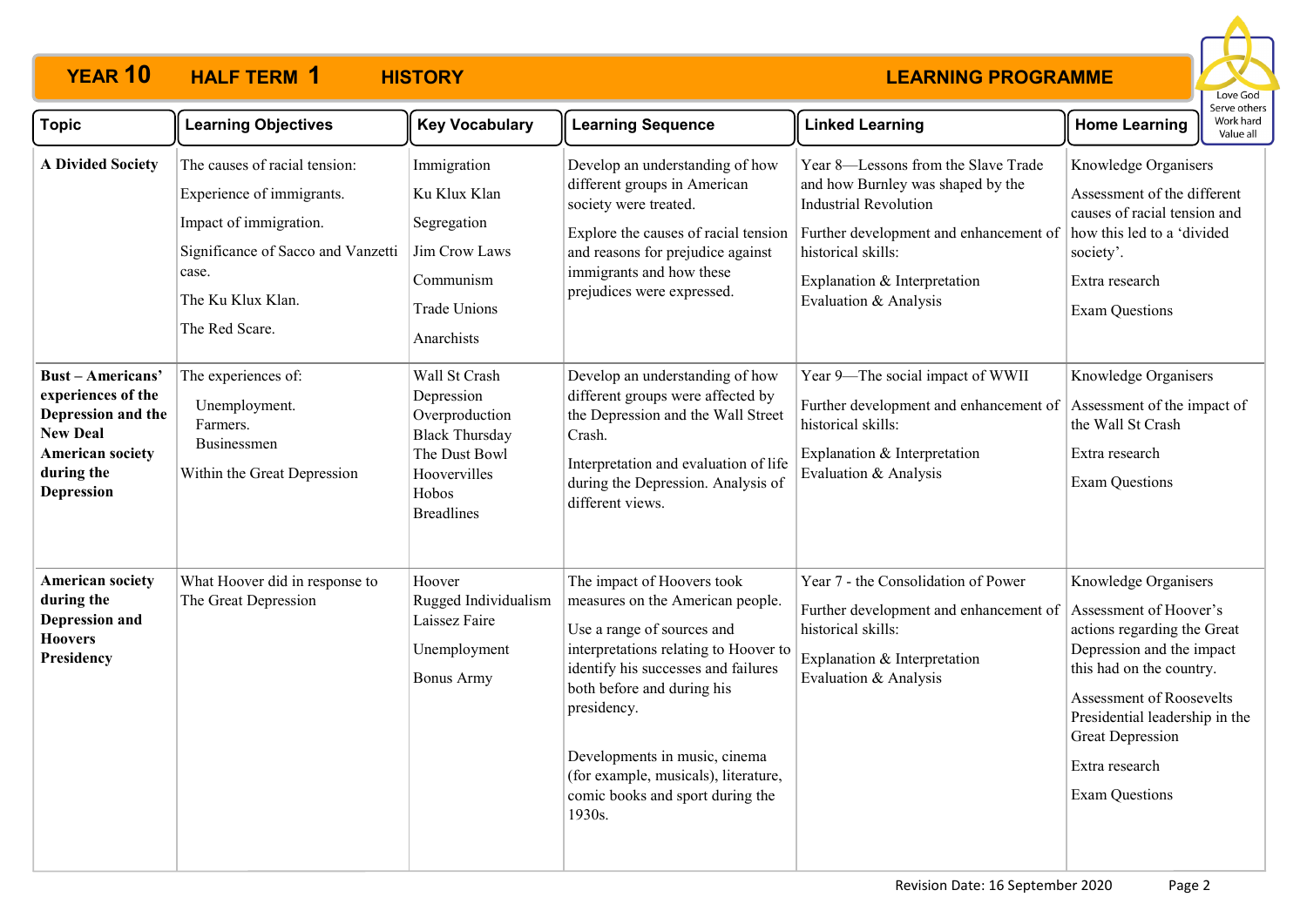

| <b>Topic</b>                                               | <b>Learning Objectives</b>                                                                                    | <b>Key Vocabulary</b>                                                                                                             | <b>Learning Sequence</b>                                                                                                                                                                                                                                                                                                                                                                | <b>Linked Learning</b>                                                                                                                                                                               | <b>Home Learning</b>                                                                                                                                                          | וסטו שכן עכן ז<br>Work hard<br>Value all |
|------------------------------------------------------------|---------------------------------------------------------------------------------------------------------------|-----------------------------------------------------------------------------------------------------------------------------------|-----------------------------------------------------------------------------------------------------------------------------------------------------------------------------------------------------------------------------------------------------------------------------------------------------------------------------------------------------------------------------------------|------------------------------------------------------------------------------------------------------------------------------------------------------------------------------------------------------|-------------------------------------------------------------------------------------------------------------------------------------------------------------------------------|------------------------------------------|
| <b>American society</b><br>during the<br><b>Depression</b> | Roosevelt's election as president.                                                                            | Election<br>Republican<br>Democrat                                                                                                | Development of an understanding<br>of the strength of Roosevelt's<br>campaign as well as the reasons for<br>his victory.<br>Comparison of Hoover and<br>Roosevelt<br>Evaluation of the reasons for<br>Roosevelt's victory and Hoover's<br>defeat. Analysis of different views.                                                                                                          | Year 7- Understanding what life was<br>like in Medieval England<br>Further development and enhancement of<br>historical skills:<br>Explanation & Interpretation<br>Evaluation & Analysis             | Knowledge Organisers<br>Assessment of the reasons<br>Roosevelt won the election<br>and what this meant fro the<br>American public.<br>Extra research<br><b>Exam Questions</b> |                                          |
| <b>The New Deal</b>                                        | The successes and limitations of the New Deal<br>New Deal.                                                    | Fireside Chats<br>The Hundred Days<br>Relief<br>Recovery<br>Reform<br><b>Emergency Banking</b><br>Act<br>Supreme Court<br>Radical | Development of an understanding<br>of Roosevelt's policies and their<br>effectiveness and how life changed<br>for the American people.<br>Exploration of the successes and<br>limitations of the New Deal.<br>Interpretation and evaluation of the<br>effectiveness of the New Deal<br>Analysis of the impact of the New<br>Deal on the American people.<br>Analysis of different views | Year 9-considering the different ways<br>WWII affected life in Britain<br>Further development and enhancement of<br>historical skills:<br>Explanation & Interpretation<br>Evaluation & Analysis      | Knowledge Organisers<br>Assessment of the<br>effectiveness of the New Deal<br>and how it affected the<br>American people<br>Extra research<br><b>Exam Questions</b>           |                                          |
| <b>Opposition</b> to the<br><b>New Deal</b>                | Why the New Deal received<br>opposition from the Supreme Court<br>and Republicans and Radical<br>Politicians. | Economy Act<br><b>Emergency Banking</b><br>Act<br>Beer Act<br><b>Alphabet Agencies</b><br>Popular Culture                         | Explain Opposition to the New<br>Deal with a focus on: the Supreme<br>Court and criticism by the<br>Republican party, the Left Wing<br>and business for over involvement<br>in people's lives<br>Evaluation of how successful the<br>New Deal was.                                                                                                                                      | Year $9$ — Opposition to female suffrage<br>Year $9$ — opposition to Hitler<br>Further development and enhancement of<br>historical skills:<br>Explanation & Interpretation<br>Evaluation & Analysis | Knowledge Organisers<br><b>Assessment of Roosevelts</b><br>Presidential leadership in the<br><b>Great Depression</b><br>Extra research<br><b>Exam Questions</b>               |                                          |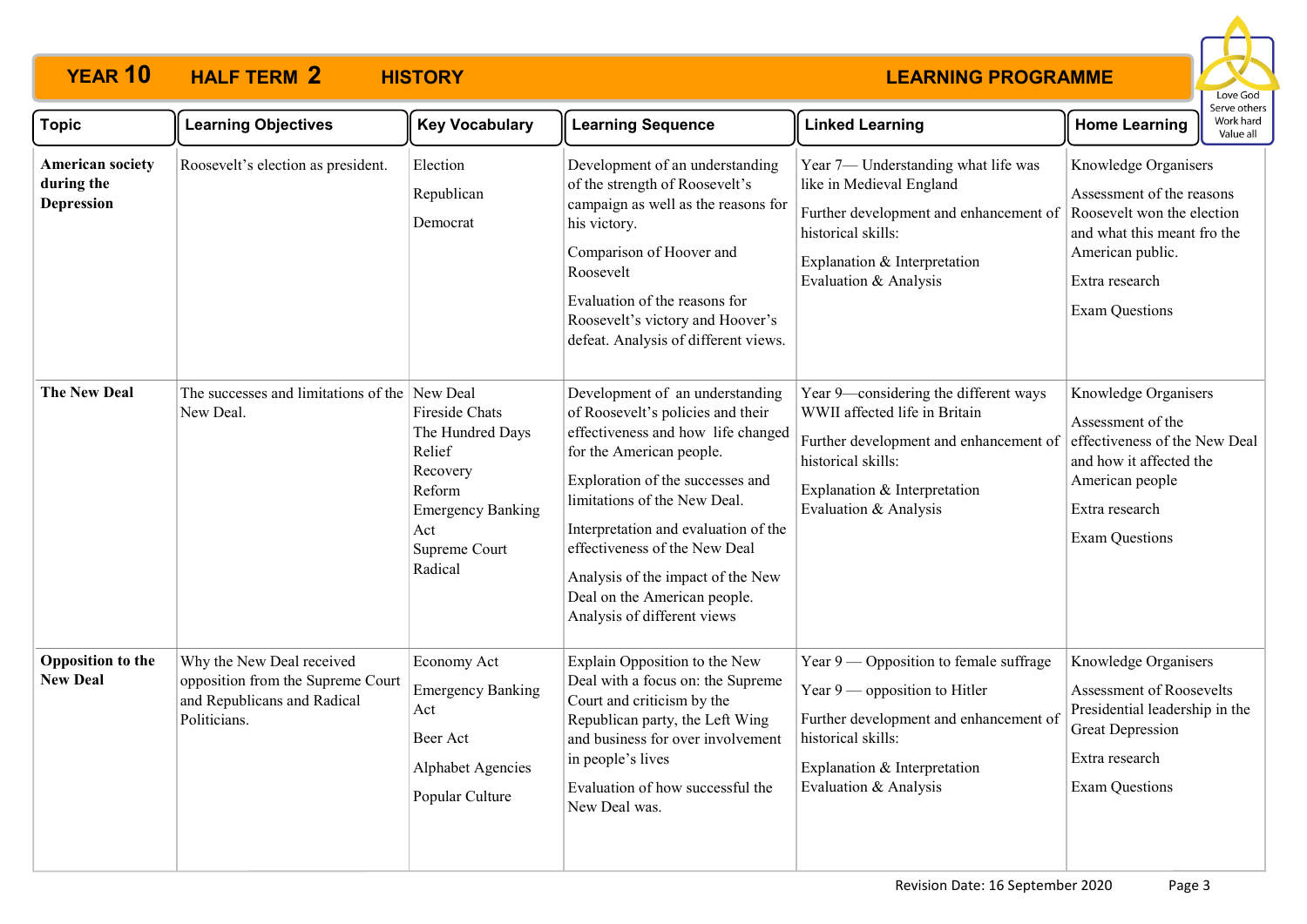

| <b>Topic</b>                                                                                           | <b>Learning Objectives</b>                                                                                                                                             | <b>Key Vocabulary</b>                                                                                                    | <b>Learning Sequence</b>                                                                                                                                                                                                                                                                                                                                                                                    | <b>Linked Learning</b>                                                                                                                                                                                     | <b>Home Learning</b>                                                                                                                                                                                                      | Serve others<br>Work hard<br>Value all |
|--------------------------------------------------------------------------------------------------------|------------------------------------------------------------------------------------------------------------------------------------------------------------------------|--------------------------------------------------------------------------------------------------------------------------|-------------------------------------------------------------------------------------------------------------------------------------------------------------------------------------------------------------------------------------------------------------------------------------------------------------------------------------------------------------------------------------------------------------|------------------------------------------------------------------------------------------------------------------------------------------------------------------------------------------------------------|---------------------------------------------------------------------------------------------------------------------------------------------------------------------------------------------------------------------------|----------------------------------------|
| Post war<br><b>American Society</b>                                                                    | America in WWII<br>Consumerism<br>The American Dream<br>McCarthyism<br>Popular Culture: Rock and Roll and<br>TV                                                        | Isolationism<br>Lend Lease<br>Consumerism<br>The American Dream<br>Fair Deal<br>Containment<br>Superpower<br>McCarthyism | Explain the reasons for post war<br>prosperity and what is meant by the<br>'American Dream'. Assess how<br>prosperity changed the lives of the<br>American people.<br>Students study and interpret a range<br>of sources on the subject of the<br>American Dream.                                                                                                                                           | Year 7-the impact of the Black Death<br>Further development and enhancement of<br>historical skills:<br>Explanation & Interpretation<br>Evaluation & Analysis                                              | Knowledge Organisers<br>Assessment of the reality of<br>the American Dream<br>Extra research<br><b>Exam Questions</b>                                                                                                     |                                        |
| <b>Racial tension</b><br>and<br>developments in<br>the Civil Rights<br>campaigns in<br>1950s and 1960s | <b>Segregation Laws</b><br>Martin Luther King<br>Malcolm X and the Black Power<br>Movement.<br>Civil Rights Acts 1964 and 1968.                                        | Segregation<br>Boycott<br>Civil Rights<br>Jim Crow Laws                                                                  | Create an overview of the<br>Segregation Laws and how these<br>affected African Americans.<br>Explore the Civil Rights<br>movements and the influence of<br>key groups and individuals to<br>create profiles.<br>Produce a timeline of the key<br>events and developments.<br>Interpret different views of the<br>movement.<br>Prioritise reasons for the<br>developments in the Civil Rights<br>campaigns. | Year 9-The Holocaust-ttimeline of<br>events and the roles played by key<br>people<br>Further development and enhancement of<br>historical skills:<br>Explanation & Interpretation<br>Evaluation & Analysis | Knowledge Organisers<br>Assessment of the<br>significance of key people<br>and groups in the Civil Rights<br>movement<br>Extra research about MLK,<br>Malcolm X and the Civil<br>Rights movement<br><b>Exam Questions</b> |                                        |
| America and the<br>'Great Society'                                                                     | The social polices of Presidents<br>Kennedy and Johnson<br>The 1960s and 70s Feminist<br>movements<br>Equal rights (1972) and opposition<br>to Equal Rights Amendment. | New Frontier<br><b>Equal Rights</b>                                                                                      | Identify the aims and key features<br>of the 'Great Society'. Evaluation<br>of the social policies its impact: did<br>life get better for the poor?<br>Interpret different evaluations of<br>Kennedy's and Johnson's social<br>welfare policies.                                                                                                                                                            | Year 7- The leadership of William I<br>Further development and enhancement of<br>historical skills:<br>Explanation & Interpretation<br>Evaluation & Analysis                                               | Knowledge Organisers<br>Assessment of the impact of<br>the leadership of Kennedy<br>and Johnson<br>Extra research<br><b>Exam Questions</b>                                                                                |                                        |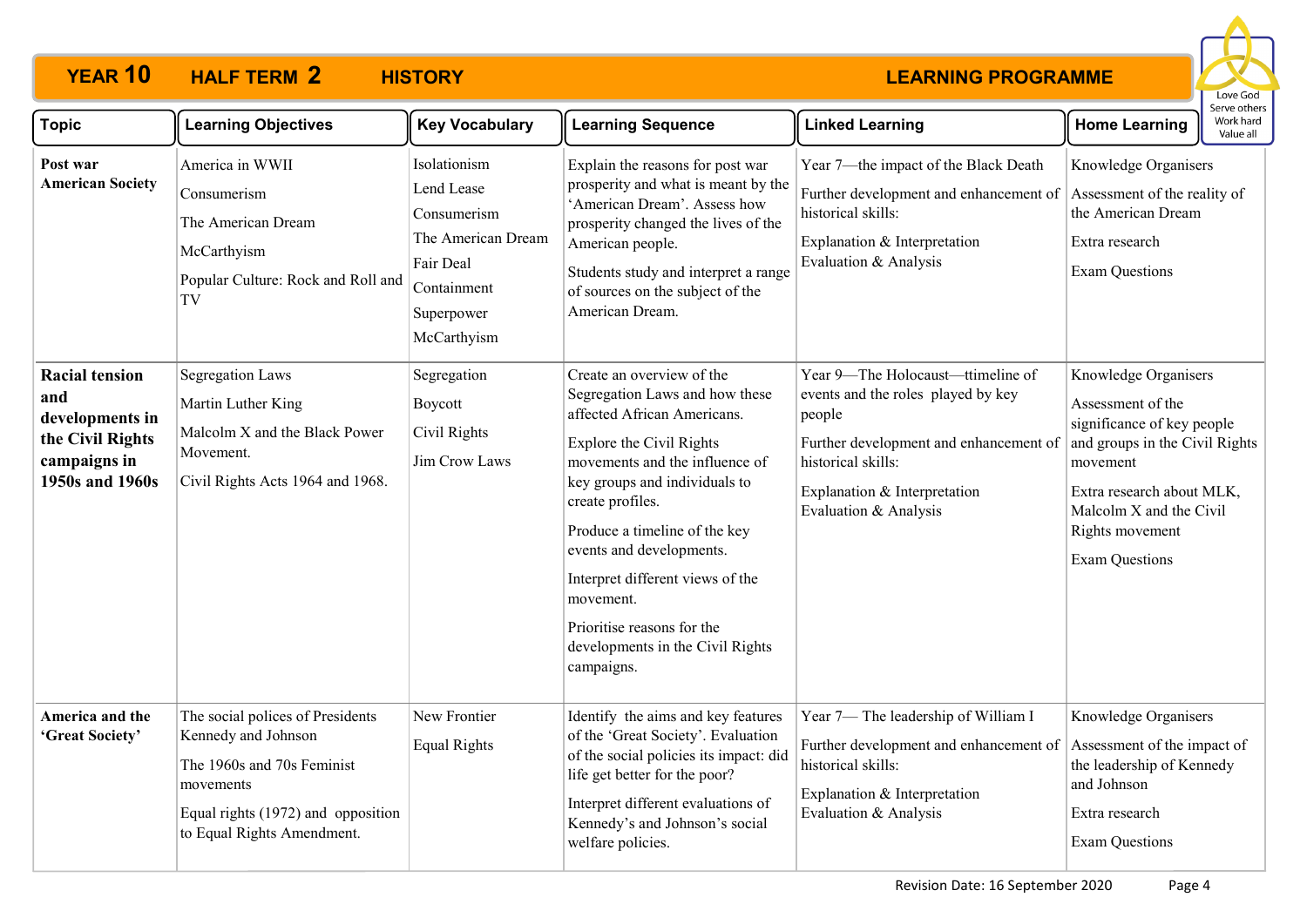

| <b>Topic</b>                                                                                                       | <b>Learning Objectives</b>                                                                                                                                                      | <b>Key Vocabulary</b>                                                   | <b>Learning Sequence</b>                                                                                                                                                                                                                                                                                                     | <b>Linked Learning</b>                                                                                                                                                                                       | Serve others<br>Work hard<br><b>Home Learning</b><br>Value all                                                                  |  |
|--------------------------------------------------------------------------------------------------------------------|---------------------------------------------------------------------------------------------------------------------------------------------------------------------------------|-------------------------------------------------------------------------|------------------------------------------------------------------------------------------------------------------------------------------------------------------------------------------------------------------------------------------------------------------------------------------------------------------------------|--------------------------------------------------------------------------------------------------------------------------------------------------------------------------------------------------------------|---------------------------------------------------------------------------------------------------------------------------------|--|
| Elizabeth I and her<br>court                                                                                       | Background and character of<br>Elizabeth I.<br>Court life, patronage and key<br>ministers.                                                                                      | Inherit<br>Treason<br>Royal court<br>patronage                          | Revise role of Court and<br>government structure<br>Identify the key people and explain<br>their role in court                                                                                                                                                                                                               | Year 7 and 8-structure of government<br>Further development and enhancement of<br>historical skills:<br>Explanation & Interpretation<br>Evaluation & Analysis                                                | Knowledge Organisers<br>Extra research<br><b>Exam Questions</b>                                                                 |  |
| The difficulties of a<br>female ruler                                                                              | Relations with Parliament.<br>The problem of marriage and the<br>Succession.                                                                                                    | Succession<br>Heir<br>Suitors<br>Pope<br>Exile<br>Poverty               | Compilation of information about<br>Elizabeth's suitors<br>Identify main issues between<br>Elizabeth and her parliaments<br>Define each problem, and arrange<br>in categories/priorities.<br>(significance question)<br>Use of sources: interpret and<br>evaluate to reach a judgement about<br>the problems Elizabeth faced | Year 8-Elizabeth I problems<br>Year 10-the problems faced by<br>American presidents<br>Further development and enhancement of<br>historical skills:<br>Explanation & Interpretation<br>Evaluation & Analysis | Knowledge Organisers<br>Judgement of the scale of the<br>problems Elizabeth I faced.<br>Extra research<br><b>Exam Questions</b> |  |
| The strength of<br>Elizabeth's<br>authority at the<br>end of her reign,<br>including Essex's<br>Rebellion in 1601. | Essex's Rebellion in 1601 and the<br>part that court politics and the<br>theatre play in Essex's downfall.<br>How strong was Elizabeth's<br>leadership at the end of her reign. | Rebellion<br>Plots<br>Monopoly<br>Execution<br>Propaganda<br>censorship | Compile a profile of Essex.<br>'write an account' style question<br>relating to Essex's rebellion.<br>Assess how much blame does<br>Essex deserve?<br>Use of sources: interpret and<br>evaluate to reach a judgement about<br>the strength of Elizabeth's power at<br>the end of her reign. (significance<br>question)       | Year 10—the effectiveness of the New<br>Deal<br>Further development and enhancement of<br>historical skills:<br>Explanation & Interpretation<br>Evaluation & Analysis                                        | Knowledge Organisers<br>Judgement of the blame of<br>Essex's rebellion<br>Extra research<br><b>Exam Questions</b>               |  |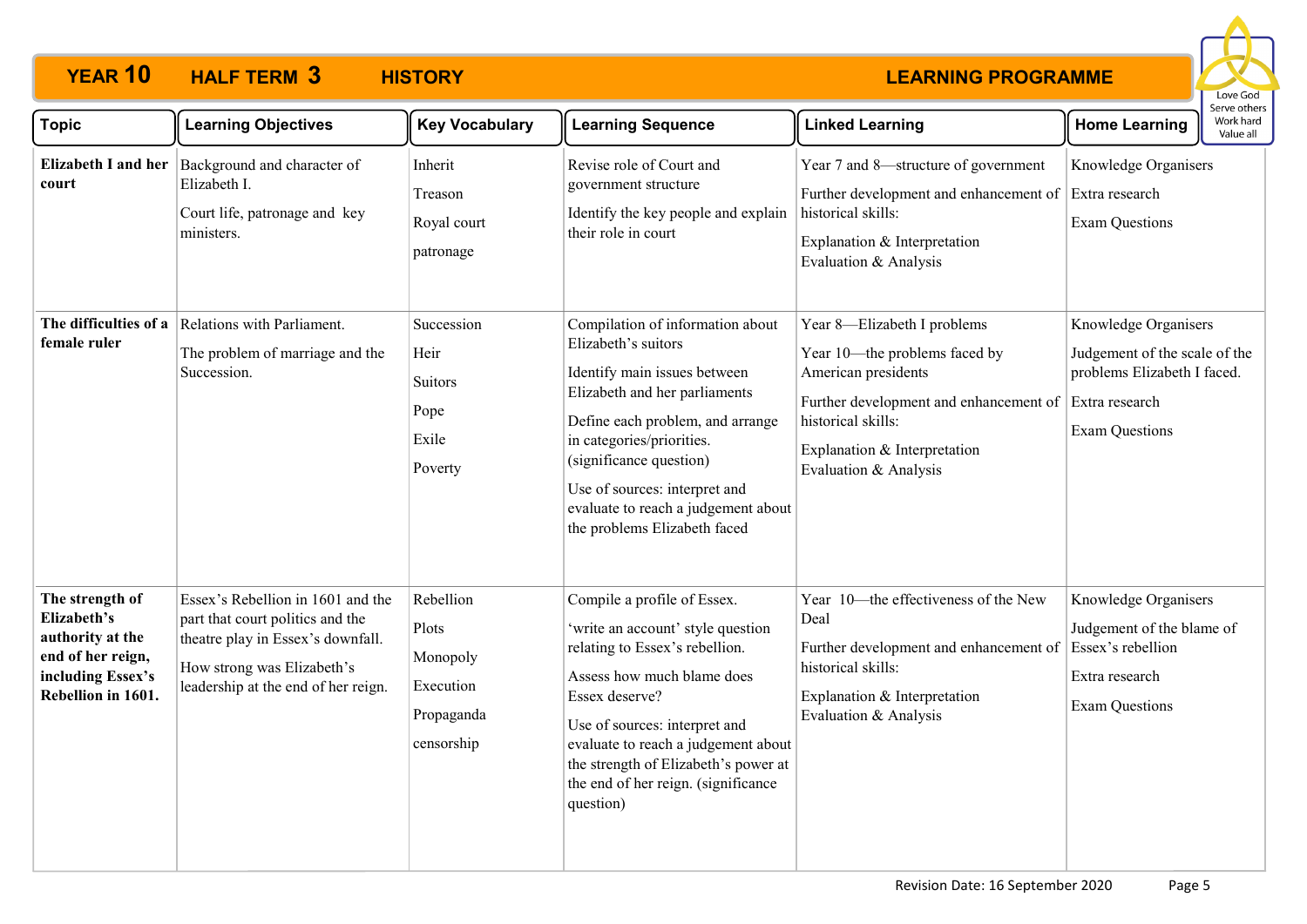

| <b>Topic</b>                                                  | <b>Learning Objectives</b>                                                                                                                                                                                                                                          | <b>Key Vocabulary</b>                                                                                                                                            | <b>Learning Sequence</b>                                                                                                                                                                                                                                                                                                   | <b>Linked Learning</b>                                                                                                                                                                                            | <b>Home Learning</b>                                                                                                                                                                     | erve other:<br>Work hard<br>Value all |
|---------------------------------------------------------------|---------------------------------------------------------------------------------------------------------------------------------------------------------------------------------------------------------------------------------------------------------------------|------------------------------------------------------------------------------------------------------------------------------------------------------------------|----------------------------------------------------------------------------------------------------------------------------------------------------------------------------------------------------------------------------------------------------------------------------------------------------------------------------|-------------------------------------------------------------------------------------------------------------------------------------------------------------------------------------------------------------------|------------------------------------------------------------------------------------------------------------------------------------------------------------------------------------------|---------------------------------------|
| <b>Troubles abroad</b><br>and at home: Reli-<br>gious matters | The question of religion<br>the Northern Rebellion<br>Elizabeth's excommunication<br>The missionaries<br>Catholic plots and the threat to the<br>Elizabethan settlement<br>Elizabeth and her government's<br>responses and policies towards reli-<br>gious matters. | Religious Settlement<br>Protestant<br>Catholic<br>Puritan<br>Seminary<br>Missionaries<br><b>Counter Reformation</b><br>Papal Bull<br>Ex-communicate<br>Recusancy | Use of sources: interpret and evalu-<br>ate to reach a judgement about the<br>threats faced by Elizabeth regard-<br>ing the reaction to her resolution of<br>religious matters in England.<br>'write an account' style question<br>relating to the Northern/Ridolfi<br>Rebellion, the Throckmorton and<br>Babington plots. | Year 7 Understanding Medieval Religion Knowledge Organisers<br>Further development and enhancement of Further assess the impact of<br>historical skills:<br>Explanation & Interpretation<br>Evaluation & Analysis | the rebellions<br>Assess the effectiveness of<br>the way Elizabeth dealt with<br>the religious issues she was<br>faced in her reign.<br>Extra research<br><b>Exam Questions</b>          |                                       |
| <b>Mary Queen of</b><br><b>Scots</b>                          | Elizabeth and Parliament's treat-<br>ment of Mary.<br>The challenge posed by Mary;<br>plots; execution and its impact.                                                                                                                                              | Execution<br>Heir<br>Martyr                                                                                                                                      | Explain the threat Mary Queen of<br>Scots posed to Elizabeth<br>Use of sources: interpret and evalu-<br>ate to reach a judgement about the<br>events concerning Mary Queen of<br>Scots<br>'write an account' style question<br>relating to Mary Queen of Sots.                                                             | Year 9-the treatment of Suffragettes<br>Further development and enhancement of<br>historical skills:<br>Explanation & Interpretation<br>Evaluation & Analysis                                                     | Knowledge Organisers<br>Further assess the effective-<br>ness of the way Elizabeth<br>dealt with Mary Queen of<br>Scots<br>Extra research<br><b>Exam Questions</b>                       |                                       |
| A 'Golden Age' ?                                              | Living standards and fashions.<br>Growing prosperity and the rise of<br>the gentry.<br>The Elizabethan theatre and its<br>achievements.<br>Attitudes to the theatre.                                                                                                | Ruff<br>Patron<br>Gloriana<br>The Great Chain of<br>Being                                                                                                        | Explain the positions roles etc. of<br>the nobility/gentry<br>Use of sources: interpret and evalu-<br>ate to reach a judgement about<br>whether the nobility/gentry had the<br>most influence and power.<br>Explore the key features of theatre,<br>who opposed and why.                                                   | Year 10-the development of the Wel-<br>fare state/ending of Laissez Faire<br>Further development and enhancement of<br>historical skills:<br>Explanation & Interpretation<br>Evaluation & Analysis                | Knowledge Organisers<br>Further assess the role of the<br>gentry/nobility<br>Further assess the importance<br>of theatre in Elizabeth's reign<br>Extra research<br><b>Exam Questions</b> |                                       |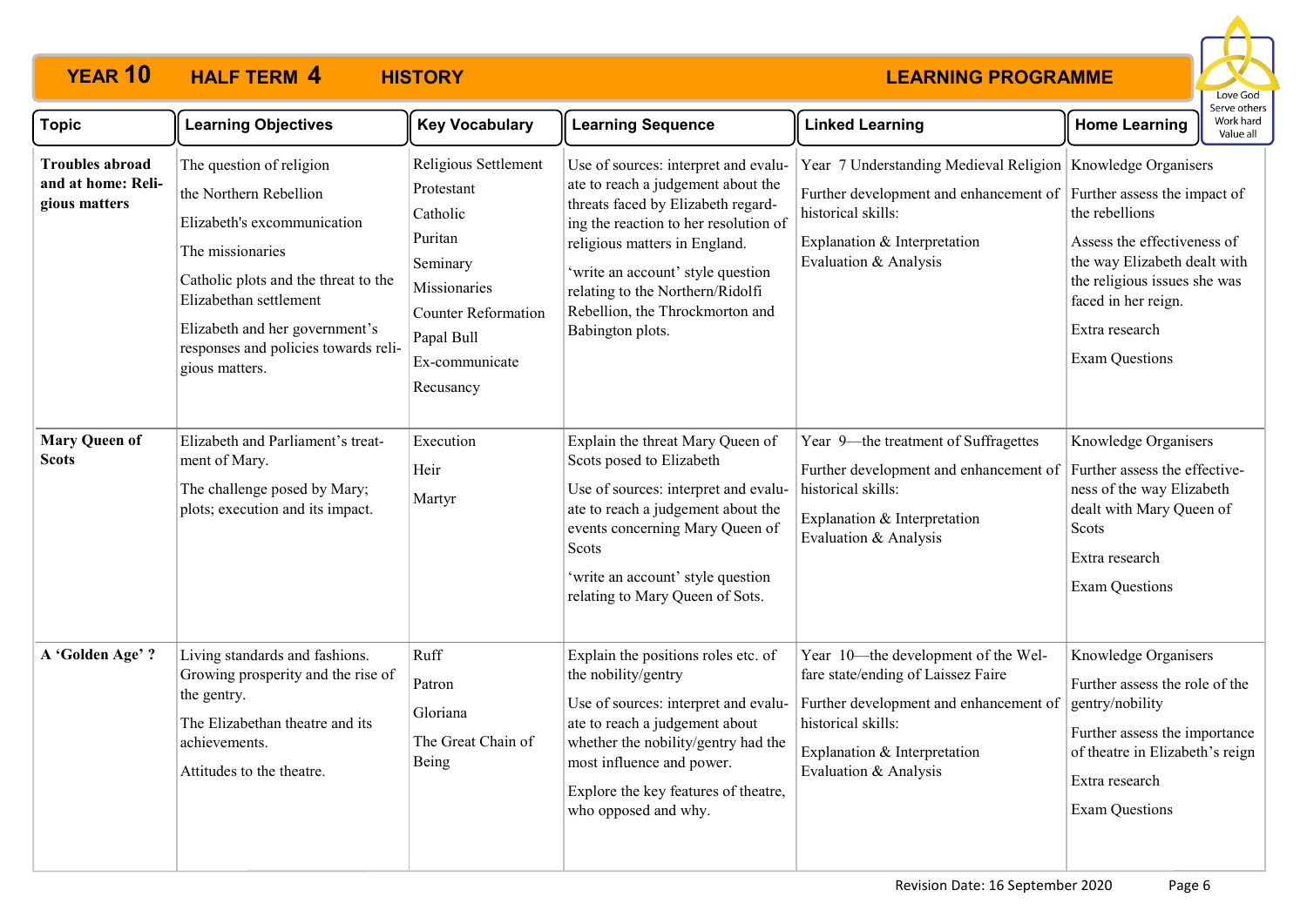

| <b>Topic</b>                                     | <b>Learning Objectives</b>                                                                                                                              | <b>Key Vocabulary</b>                                                                                                                                                                                          | <b>Learning Sequence</b>                                                                                                                                                                                                                                                                                                                                                                                                                                                               | <b>Linked Learning</b>                                                                                                                                                                                     | <b>Home Learning</b>                                                                                                                                                 | Work hard<br>Value all |
|--------------------------------------------------|---------------------------------------------------------------------------------------------------------------------------------------------------------|----------------------------------------------------------------------------------------------------------------------------------------------------------------------------------------------------------------|----------------------------------------------------------------------------------------------------------------------------------------------------------------------------------------------------------------------------------------------------------------------------------------------------------------------------------------------------------------------------------------------------------------------------------------------------------------------------------------|------------------------------------------------------------------------------------------------------------------------------------------------------------------------------------------------------------|----------------------------------------------------------------------------------------------------------------------------------------------------------------------|------------------------|
| Life in Elizabethan<br>times: The poor           | Reasons for the increase in poverty.<br>Attitudes and responses to poverty.<br>The reasons for government action<br>and the seriousness of the problem. | Poverty<br>Pauper<br>Retinue<br>Reformation<br>Enclosure<br>Rack renting<br>inflation<br>Vagabond/vagrants<br>Deserving/undeserving<br>poor<br>Alms-houses<br>Flogged<br><b>Stocks</b><br>Houses of Correction | Investigate the long-term causes of<br>poverty and vagabondage.<br>Identify reasons for traditional<br>attitudes to poverty and reasons<br>why those were changing in the<br>Elizabethan period.<br>Analyse sources relating to<br>different types of vagabond.<br>Research how Norwich, Ipswich<br>and London dealt with the problem<br>of the poor and use their research to<br>illustrate changing attitudes of the<br>Elizabethan period.<br>Significance question.                | Year 10— the development of the<br>Welfare state<br>Further development and enhancement of<br>historical skills:<br>Explanation & Interpretation<br>Evaluation & Analysis                                  | Knowledge Organisers<br>Further assess the<br>effectiveness of the way<br>Elizabeth dealt with the<br>problem of poverty.<br>Extra research<br><b>Exam Questions</b> |                        |
| Life in Elizabethan<br>times: English<br>sailors | Hawkins and Drake;<br>circumnavigation 1577-1580,<br>voyages and trade.<br>The role of Raleigh.                                                         | Circumnavigation<br>Voyages<br>Piracy<br>Privateer<br>Armada<br>Lateen<br>Astrolabe<br>Colony                                                                                                                  | Compile profiles of Hawkins,<br>Drake and Raleigh<br>Development of the understanding<br>of Drake's circumnavigation. Why<br>was Drake's circumnavigation an<br>achievement?<br>Identify and explain nature of the<br>difficulties and dangers faced on<br>the voyages. Link to developments<br>in seamanship.<br>Analyse the significance of these<br>discoveries and make a judgement<br>of the impact of relations abroad<br>and on Elizabethan society.<br>(significance question) | Year 8—the exploration/discovery of the Knowledge Organisers<br>New world/slavery<br>Further development and enhancement of<br>historical skills:<br>Explanation & Interpretation<br>Evaluation & Analysis | Further assess the importance<br>of the voyages of discovery.<br>Extra research<br><b>Exam Questions</b>                                                             |                        |